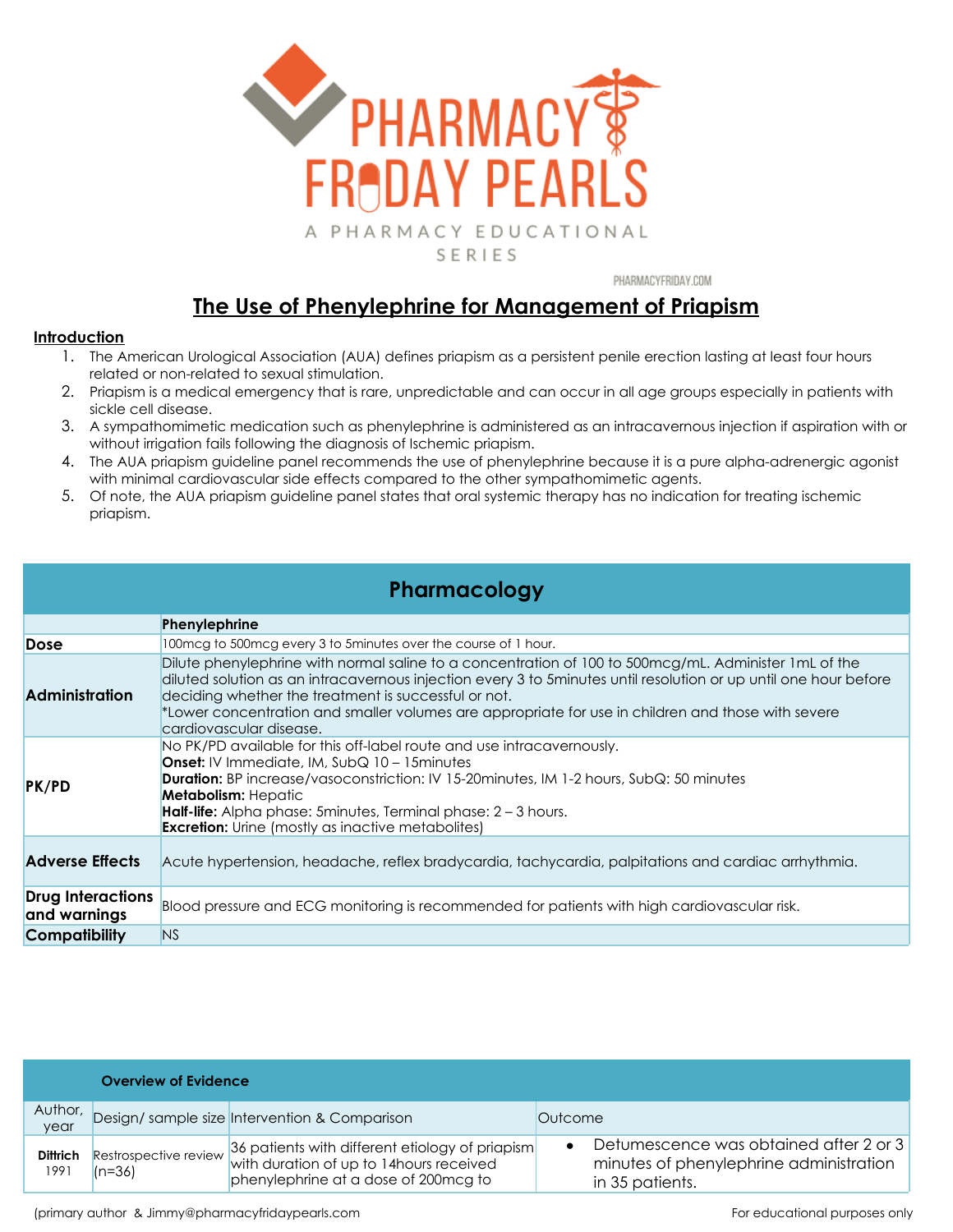| Wen             | Case report                               | 500mcg. Patients with symptom lasting<br>longer than 5hours received 500mcg of<br>phenylephrine.<br>39-year-old male with a 36-hour history of<br>trazodone-induced priapism. Patient failed<br>management with intracavernosal phenylephrine<br>(300 mcg every 5-10 minutes up to a maximal dose<br>of 1.5 mg). As an inpatient, dose increased to<br>1000mcg every 5 - 10 minutes. Clinical<br>improvement seen however 75% penile rigidity<br>persisted. As a result, dose was changed to<br>700mcg/hour for a total dose of 40000mcg of | One patient with priapism lasting for<br>14 hours achieved detumescence after<br>30 minutes of receiving 500 mcg of<br>phenylephrine.<br>All 36 patients responded successfully to<br>intracavernous injection of phenylephrine<br>with no marked side effect.<br>Patient was discharged 24hours after permanent<br>penile detumescence was achieved. Blood<br>pressure and heart rate monitoring showed no<br>episodes of bradycardia and hypertension. Patient<br>reported to have normal erectile function.                                                                                |
|-----------------|-------------------------------------------|---------------------------------------------------------------------------------------------------------------------------------------------------------------------------------------------------------------------------------------------------------------------------------------------------------------------------------------------------------------------------------------------------------------------------------------------------------------------------------------------------------------------------------------------|-----------------------------------------------------------------------------------------------------------------------------------------------------------------------------------------------------------------------------------------------------------------------------------------------------------------------------------------------------------------------------------------------------------------------------------------------------------------------------------------------------------------------------------------------------------------------------------------------|
| 2006            | $(n=2)$                                   | phenylephrine.<br>34-year-old male with 48-hour idiopathic ischemic<br>priapism received 1000mcg every 5 minutes for a<br>total dose of 15,000 mcg after failing low dose<br>phenylephrine. Due to persistent 80% penile<br>erection, dose was changed to 1,000mcg/hour<br>until permanent penile detumescence was<br>achieved.                                                                                                                                                                                                             | Complete penile detumescence was achieved<br>after 2 days of intracavernosal self-injection with<br>high-dose phenylephrine (total cumulative dose<br>estimated of 50,000mcg). No adverse events were<br>reported. Upon physical examination, patient was<br>potent with normal erectile tissue.                                                                                                                                                                                                                                                                                              |
| Martin<br>2016  | Retrospective review<br>$(n = 31)$        | 23 received intracavernous phenylephrine at<br>a mean dose of 138 ± 85mcg.<br>Eight received terbutaline. Seven received a<br>single subcutaneous injection at a mean<br>dose of 383 ± 129mcg and one patient<br>receive 5mg orally                                                                                                                                                                                                                                                                                                         | Successful detumescence with initial<br>treatment was statistically greater with<br>phenylephrine compared with<br>terbutaline [74% vs 25%]; risk ratio, 0.34;<br>95% confidence interval, 0.099-1.15; P =<br>0.03)<br>Six patients encountered treatment<br>failures with terbutaline. 4 (67%) had<br>successful detumescence with<br>phenylephrine, and 2 (33%) required<br>surgical intervention.<br>Six patients who encountered treatment<br>failure with phenylephrine underwent<br>surgical intervention.<br>No adverse drug related events were<br>reported in the medical record.    |
| Ridyard<br>2016 | Retrospective review<br>$(n=58)$          | 38 (65%) patients received phenylephrine<br>alone at a dose of 200mcg - 1000mcg<br>(median total dose of 1500mcg range of<br>300mcg-12000mcg)<br>12 (21%) patients received phenylephrine<br>and irrigation<br>8 (14%) patients failed non-surgical<br>management and needed surgery                                                                                                                                                                                                                                                        | Patients who presented within 36 hours of<br>symptom onset were successfully treated<br>with non-surgical management vs those<br>that presented after 36 hours.<br>Lower dose of Phenylephrine achieved<br>detumescence in patients that presented<br>within 12hours of symptom onset vs those<br>that presented after 12hours (1400mcg vs<br>3500 mcg $P < 0.05$ ).<br>Changes in heart rate and diastolic<br>blood pressure were significant from<br>admission to discharge (95% CI = $3.3 -$<br>10.7) and (95% CI = 6.2 -15) however no<br>change in systolic blood pressure was<br>found. |
| Sidhu<br>2018   | Retrospective chart<br>review<br>$(n=58)$ | 58 patients received phenylephrine administered<br>in 500mcg/mL doses every 3 to 5 minutes. Median<br>dose administered was 1000mcg with interquartile<br>range of 500-2000mcg.                                                                                                                                                                                                                                                                                                                                                             | 53 of 58 (91%) of patients who received PE<br>experienced detumescence at the bedside.                                                                                                                                                                                                                                                                                                                                                                                                                                                                                                        |